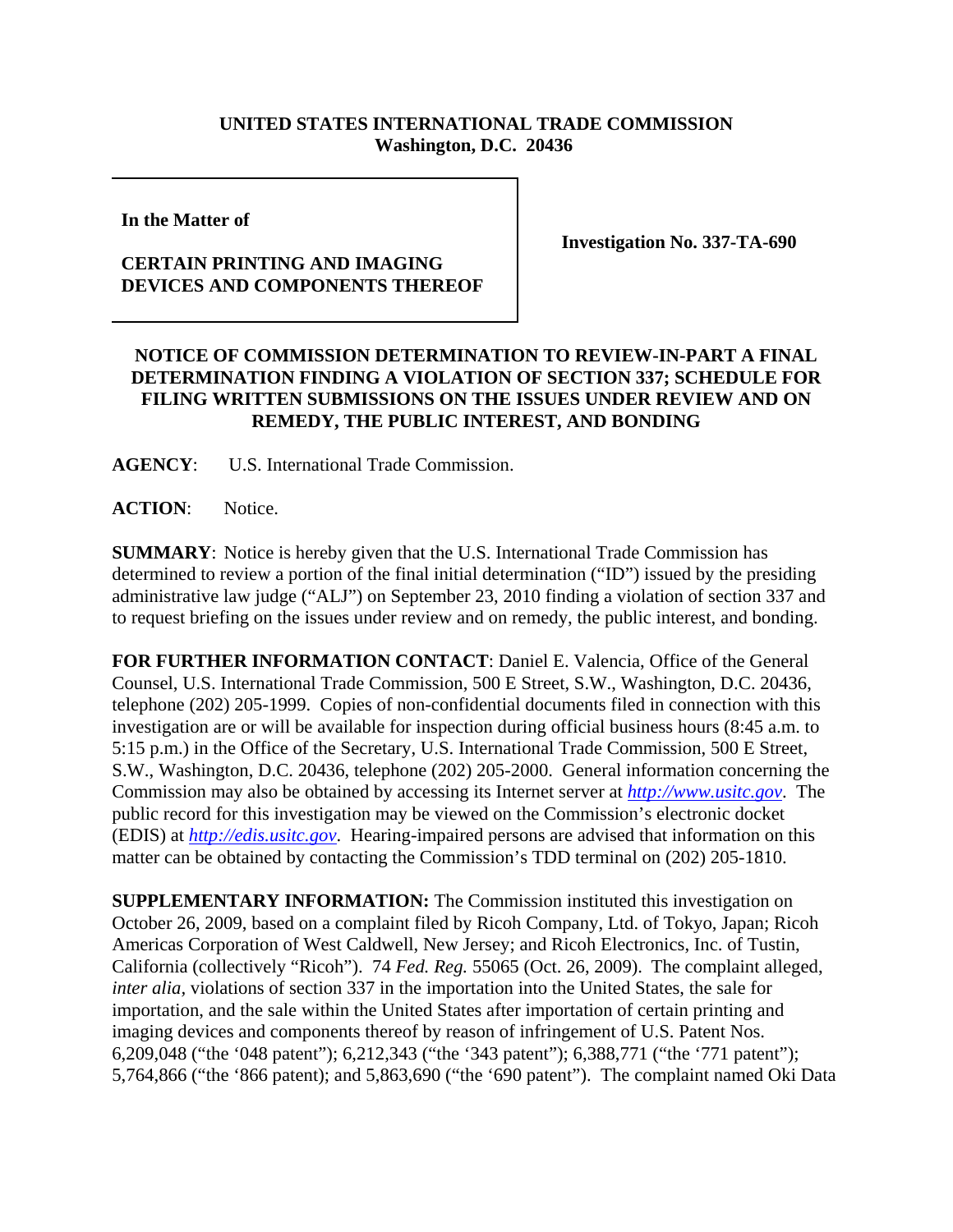Corporation of Tokyo, Japan and Oki Data Americas, Inc. of Mount Laurel, New Jersey (collectively "Oki") as respondents.

On September 23, 2010, the ALJ issued his final ID finding that Oki violated section 337 in the importation into the United States, the sale for importation, and the sale within the United States after importation of certain printing and imaging devices and components thereof by reason of infringement of several claims in the '690 patent. The ALJ found that Oki has not violated section 337 with respect to the '048, '343, '771, and '866 patents. Along with the ID, the ALJ issued a recommended determination on remedy and bonding ("RD"). Complainant Ricoh, respondent Oki, and the Commission investigative attorney ("IA") filed petitions for review of the ID on October 6, 2010. Ricoh, Oki, and the IA each filed responses to the petitions for review on October 14, 2010.

Having examined the record of this investigation, including the ALJ's final ID, the petitions for review, and the responses thereto, the Commission has determined to review the final ID in part. In particular, the Commission has determined to review all findings and conclusions relating to whether a violation of section 337 has occurred with respect to the '343 and '690 patents.

The parties are requested to brief their positions on the issues under review with reference to the applicable law and the evidentiary record. In connection with its review, the Commission is particularly interested in responses to the following questions:

## *The '343 Patent*

(1) The Commission has determined to review all findings relating to the limitation "a direction orthogonal to a longitudinal direction of the developing roller," as recited in the asserted claims of the '343 patent.

(a) Please state your position on the meaning of "a longitudinal direction of the developing roller," as recited in the asserted claims. How does your position differ from the ALJ's construction?

(b) Specifically, does "a longitudinal direction" include any line extending parallel to the central axis of the roller? Or, does this refer to the central axis itself?

(c) Please state your position on the meaning of "*a direction orthogonal* to a longitudinal direction of the developing roller." Please take into account that the planar blade is bent along its entire width, and do not confine your analysis to two-dimensional cross-sections.

(d) Assuming "a longitudinal direction" can include any line extending parallel to the central axis of the roller, can "a direction orthogonal" refer to a direction that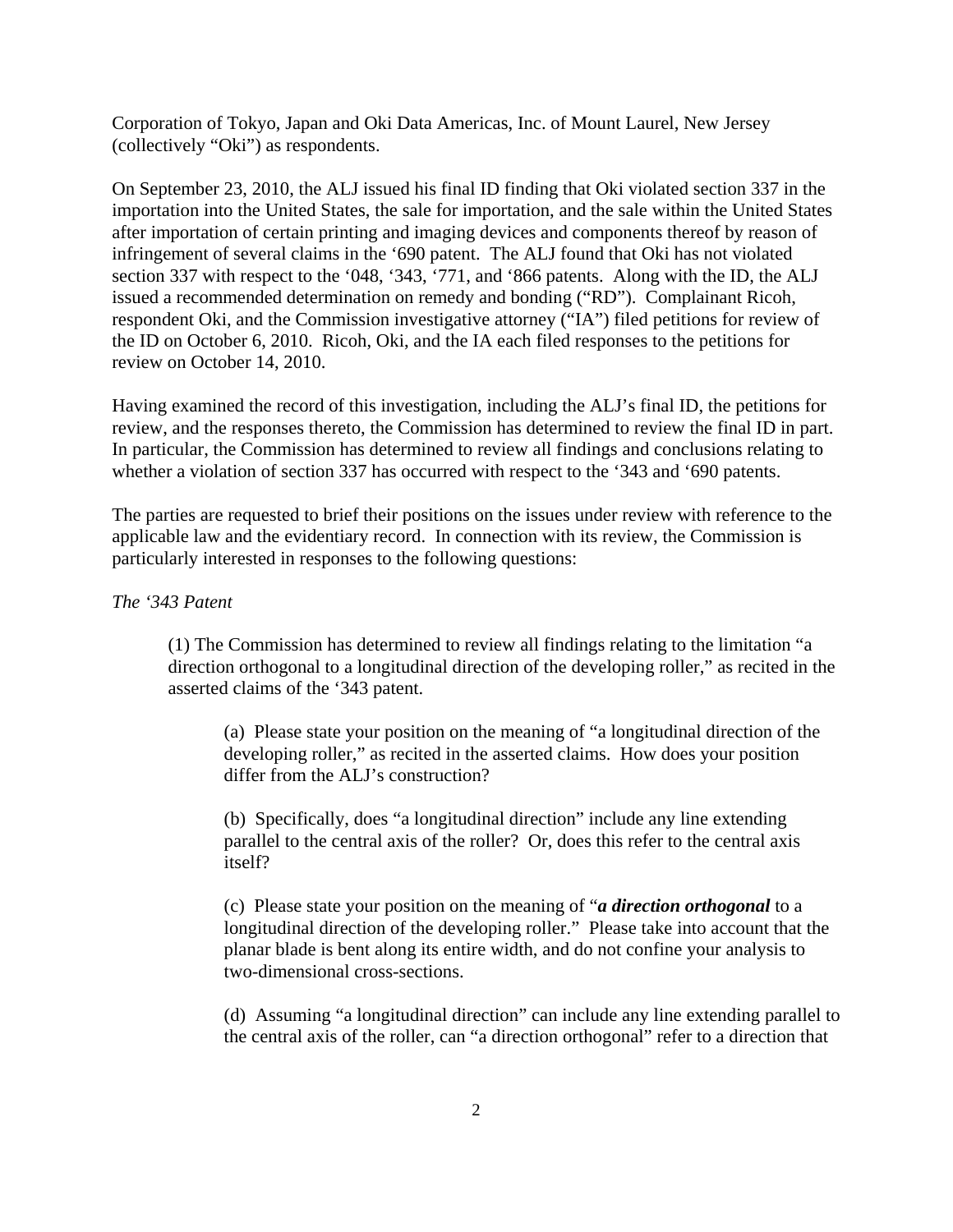is not perpendicular to the surface of the roller, *i.e.*, a tangent extending through the surface of the roller?

(e) Given the planar shape of the blade contacts the roller in three dimensions along the entire width of the blade, and is bent along the entire width of the blade, is there any bend that would not meet the "direction orthogonal" limitation?

(f) How does your answer to (d) comport with the preferred embodiment of the '343 patent shown in Figures 8A and 8B? Is the blade 17 shown in Figures 8A and 8B bent in "a direction orthogonal to a longitudinal direction of the developing roller?"

(g) How do your answers to (a) through (e) affect the ALJ's findings regarding infringement, validity, and domestic industry?

(2) The Commission has determined to review the ALJ's construction of "a lower edge," as recited in the asserted claims of the '343 patent. The asserted claims of the '343 patent recite, among other things:

wherein the blade includes a wide-width part . . . and *a narrow-width part . . . configured . . . to be [sic] bend in a direction orthogonal* to a longitudinal direction of the developing roller . . . and the narrow-width part is disposed *downstream of the contact point of the blade and the roller part* . . . in the rotation direction.

JX-4 ('343 patent), col. 25, ll. 16-30 (emphasis added).

(a) Please explain whether the language emphasized above informs the meaning of "a lower edge."

(b) Can the claimed "a lower edge" refer to an edge of the "narrow-width part," an edge of the "wide-width part," or both?

(c) If the narrow-width part of the blade is bent away from the roller such that the edge opposite the boundary between the wide-width part and the narrow-width part does not contact the roller, as shown in Figures 8A, 8B, and 12, how should "a lower edge" be construed?

(d) Can "a lower edge thereof contacts the roller part of the developing roller" refer to contact between the roller and an area extending from the lower edge of the blade to a point on the blade slightly above the lower edge?

(e) How do your answers to (a) through (d) affect the ALJ's findings regarding infringement, validity, and domestic industry?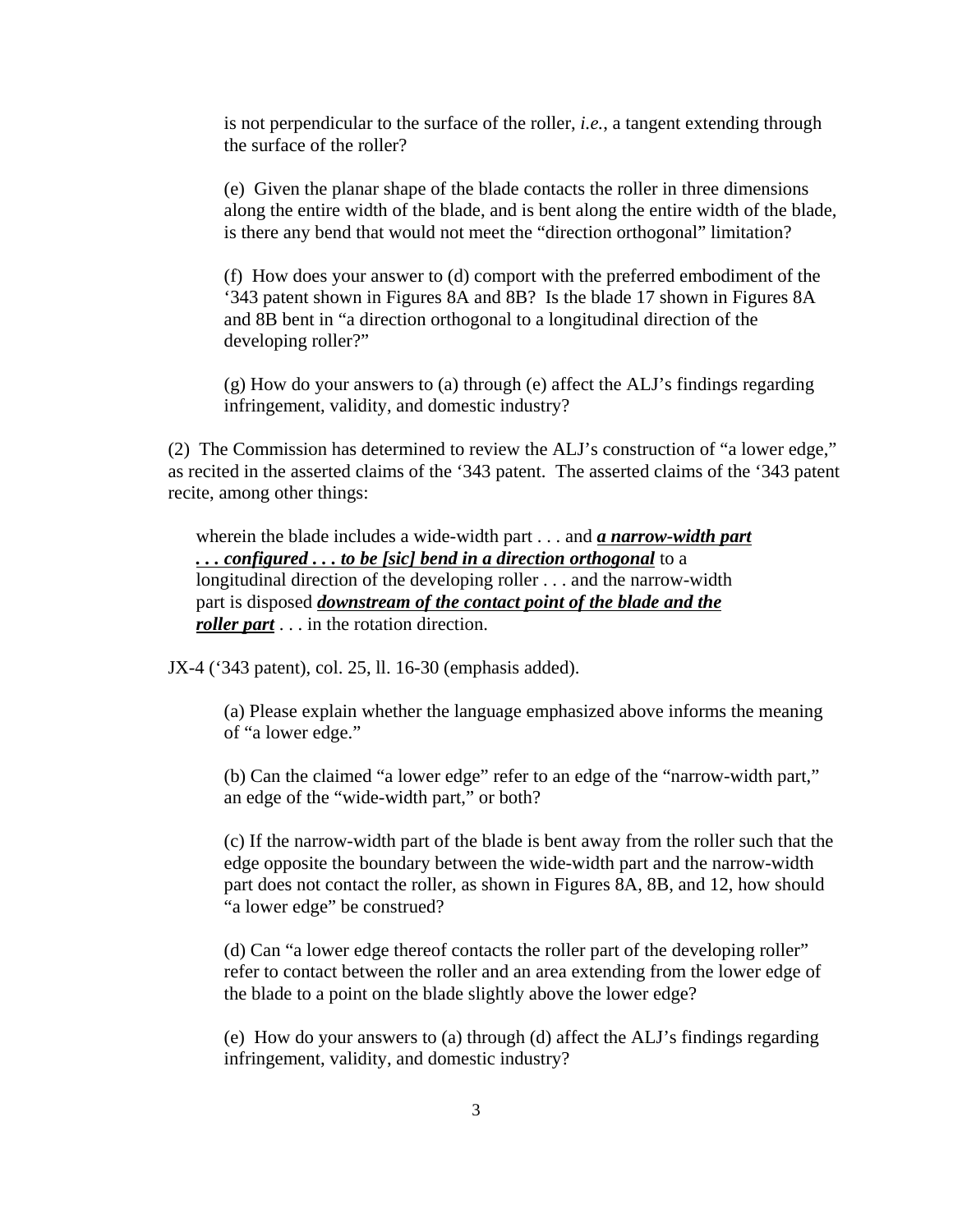#### *The '690 Patent*

(1) The Commission has determined to review the ALJ's determination of the level of ordinary skill in the art of the '690 patent. See ID at 99. Please comment on what the level of ordinary skill in the art is with respect to the '690 patent. Please provide specific citations to the record and testimony. Although the parties are invited to brief their respective positions generally on this issue, the Commission is specifically interested in answers to the following questions:

(a) Would it be appropriate for the Commission to modify the ALJ's determination to add the fields of applied rheology and/or applied material science to the types of experience that would satisfy the three-year minimum requirement in the ALJ's determination?

 (b) Would it be appropriate for the Commission to modify or remove the ALJ's determination to remove the three-year minimum experience requirement altogether?

(c) Would it be appropriate for the Commission to modify the ALJ's familiarity requirement by, for example, requiring familiarity with at least one (as opposed to all) of the following technological areas: heat transfer, fuser roller design and technology, toner rheology, toner adhesion, release agent management, nip geometry, image fixing, paper path geometry, contact angle and surface roughness characteristics and testing of xerographic user rollers?

 (d) Would it be appropriate for the Commission to modify the ALJ's familiarity requirement to remove any technological areas not directly related to the interaction between a toner and a fuser roller?

(2) The Commission has determined to review the ALJ's determination that the asserted claims of the '690 patent are not anticipated.

(a) What are the "above-mentioned surface physical properties" mentioned in column 6, lines 4-5 of the '690 patent?

(b) Please comment on whether examples 1 and 2 of the '690 patent inform the patent's statement in column 6 that PTFE (polytetrafkuoroethylene) and polytetrafluoroethylene/perfluoralkylvinylether (PFA) are "[s]pecific examples of materials for the fixing member which easily satisfy the above-mentioned surface physical properties."

(c) Under what circumstances (if any) would a PTFE fuser roller not have an adhesion constant ratio of less than about 8.0 when measuring receding and static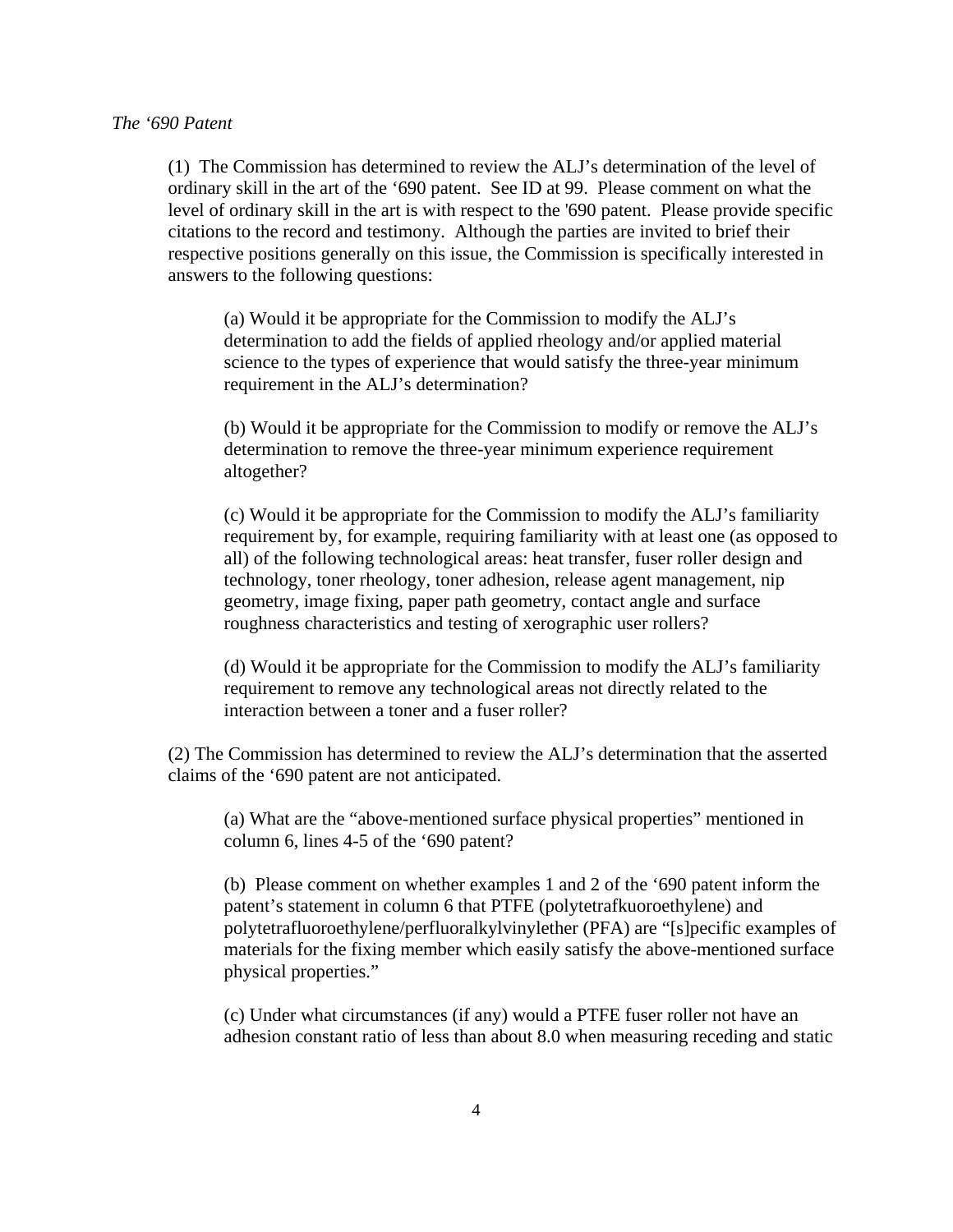contact angles using 2-nitropropane and n-heptane, respectively, as set forth in the '690 patent?

(d) To what extent is the adhesion constant ratio dependent on the surface roughness of the fuser roller and composition of the toner? How does the subject matter of dependent claims 9-16 inform your response, if at all?

(e) Is it appropriate under current legal precedent to consider the asserted patent's disclosure in determining what would be inherent in the prior art?

(f) Please comment on whether the dependent claims of the '690 patent are anticipated or obvious, assuming claim 1 of the '690 patent is found to be anticipated.

(g) What materials are the OL 400 rollers and OL 1200 rollers coated with? Has this material changed since the critical date of the '690 patent?

(3) Please state your position with respect to contributory infringement by Oki of the asserted claims of the '690 patent.

(4) Please provide a summary of Ricoh's annual labor costs associated with the C200 domestic product. Please isolate costs by year and indicate any possible trends.

(5) Are the C200 MFP's "articles protected by the ['690] patent" under section  $337(a)(2)?$ 

As to the '048, '771, and '866 patents, the Commission has determined that Oki did not violate section 337. The Commission has determined to review and take no position on the following findings and conclusions in the ID, however:

(1) the finding that the Taylor reference ("A Telerobot on the World Wide Web") (RX-281) does not anticipate or render obvious claims 19-21 and 23 of the '048 patent;

(2) the finding that U.S. Patent Nos. 5,657,448 and 5,784,622 do not anticipate or render obvious the asserted claims of the '048 patent;

(3) the ALJ's determination not to construe the following claim terms in the '048 patent: "descriptor," "resource identifier defining a resource and its location," "command," and "interconnected, on-line documents";

(4) the construction of "communications mechanism" in claim 19 of the '048 patent and associated findings on the issues of infringement, domestic industry, and validity;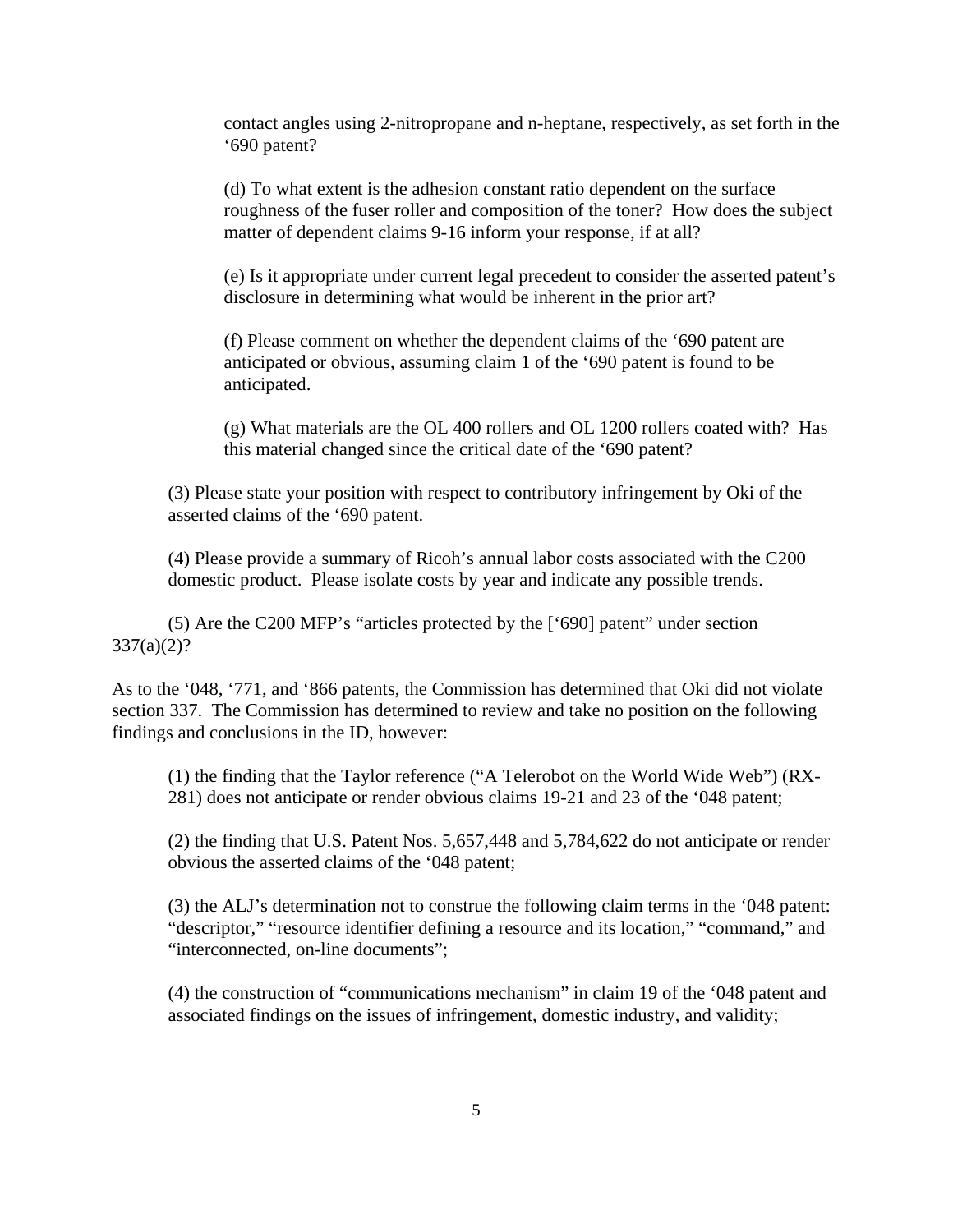(5) the finding that Japanese Published Application No. JP H07-306934 does not anticipate or render obvious the asserted claims of the '771 patent; and

(6) the finding that claim 13 of the '771 patent is infringed.

The Commission has determined to review the ALJ's findings that the claim terms "scan means," "print means," "copy means," and "test means" of the '866 patent, and the claim terms "scanning means," "means for setting an operation code," and "a code unit for setting an operation code" of the '771 patent do not render the asserted claims indefinite. Upon review, the Commission has determined that the terms at issue are not indefinite under the relevant standard set forth in *Aristocrat Technologies. v. International Game Technology*, 521 F.3d 1328, 1337 (Fed. Cir. 2008). The Commission adopts the ALJ's substantive analysis of these issues set forth in his Order No. 29 (May 4, 2010).

In connection with the final disposition of this investigation, the Commission may (1) issue an order that could result in the exclusion of the subject articles from entry into the United States, and/or (2) issue one or more cease and desist orders that could result in the respondent(s) being required to cease and desist from engaging in unfair acts in the importation and sale of such articles. Accordingly, the Commission is interested in receiving written submissions that address the form of remedy, if any, that should be ordered. If a party seeks exclusion of an article from entry into the United States for purposes other than entry for consumption, the party should so indicate and provide information establishing that activities involving other types of entry either are adversely affecting it or likely to do so. For background, *see In the Matter of Certain Devices for Connecting Computers via Telephone Lines*, Inv. No. 337-TA-360, USITC Pub. No. 2843 (December 1994) (Commission Opinion).

If the Commission contemplates some form of remedy, it must consider the effects of that remedy upon the public interest. The factors the Commission will consider include the effect that an exclusion order and/or cease and desist orders would have on (1) the public health and welfare, (2) competitive conditions in the U.S. economy, (3) U.S. production of articles that are like or directly competitive with those that are subject to investigation, and (4) U.S. consumers. The Commission is therefore interested in receiving written submissions that address the aforementioned public interest factors in the context of this investigation.

If the Commission orders some form of remedy, the U.S. Trade Representative, as delegated by the President, has 60 days to approve or disapprove the Commission's action. *See* Presidential Memorandum of July 21, 2005, 70 *Fed. Reg.* 43251 (July 26, 2005). During this period, the subject articles would be entitled to enter the United States under bond, in an amount determined by the Commission and prescribed by the Secretary of the Treasury. The Commission is therefore interested in receiving submissions concerning the amount of the bond that should be imposed if a remedy is ordered.

**WRITTEN SUBMISSIONS**:The parties to the investigation are requested to file written submissions on the issues identified in this notice. Parties to the investigation, interested